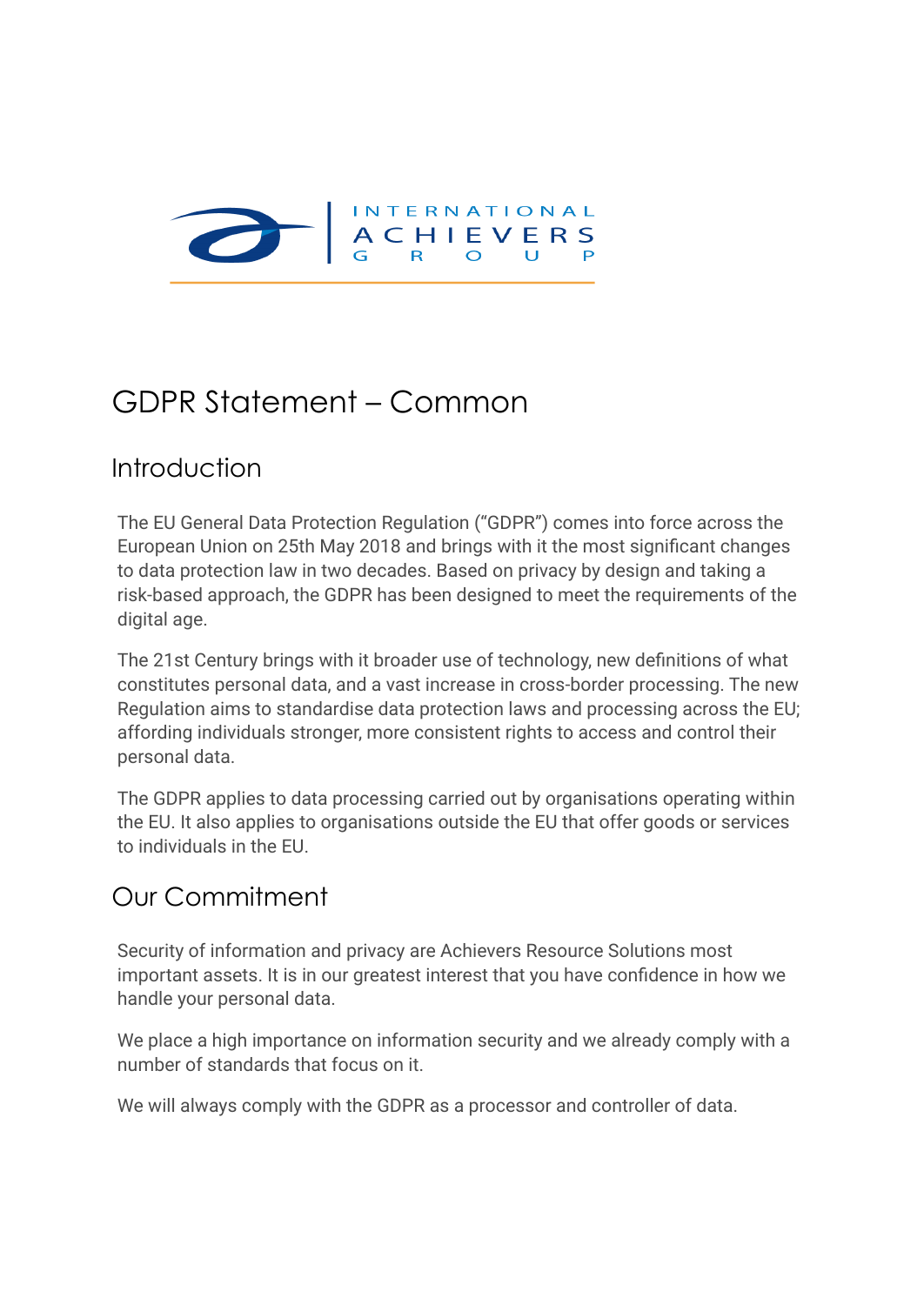In our role as a data controller we are responsible for implementing appropriate technical and organisational measures to ensure and demonstrate that any data processing is performed in compliance with GDPR.

In our role as a data processor, we are responsible for implementing appropriate technical and organisational measures to meet the requirements of GDPR, ensuring a level of information security appropriate to the risk, and acting in accordance with the relevant data controller's instructions.

We are committed to safeguarding your privacy online. We will not knowingly support any use of your information which is illegal or which contravenes the laws or common practice in the country of your origin.

Achievers Resource Solutions is committed to ensuring that your privacy is protected and that there is transparency with regard to the processing of your information. Should we ask you to provide certain information by which you can be identified, then you can be assured that it will only be used in accordance with this statement.

### Where Does This Statement Apply?

This Statement mainly applies but is not limited to:

● Achievers Resource Solutions – <https://achievers.ie/>

### Our Privacy Policy

Our public Privacy Policy sets out how we handle data including how we collect, store and use personal data and sensitive personal data, our lawful bases for processing personal data, information on transfers outside the European Economic Area (EEA), as well as the rights of data subjects, including the right to withdraw consent. We also use fair collection/ processing notice at key data capture points. This notice includes information, and consents where applicable, at the relevant data capture point.

Please see our [Privacy Policy here](https://achievers.ie/common/privacy-policy-common/).

### How We Are Preparing For GDPR

We already have a consistent level of data protection and security across our organisation, however it is our aim to be fully compliant with the GDPR by 25th May 2018.

We've revised data protection policies and procedures to meet the requirements and standards of the GDPR and any relevant data protection laws, including but not only: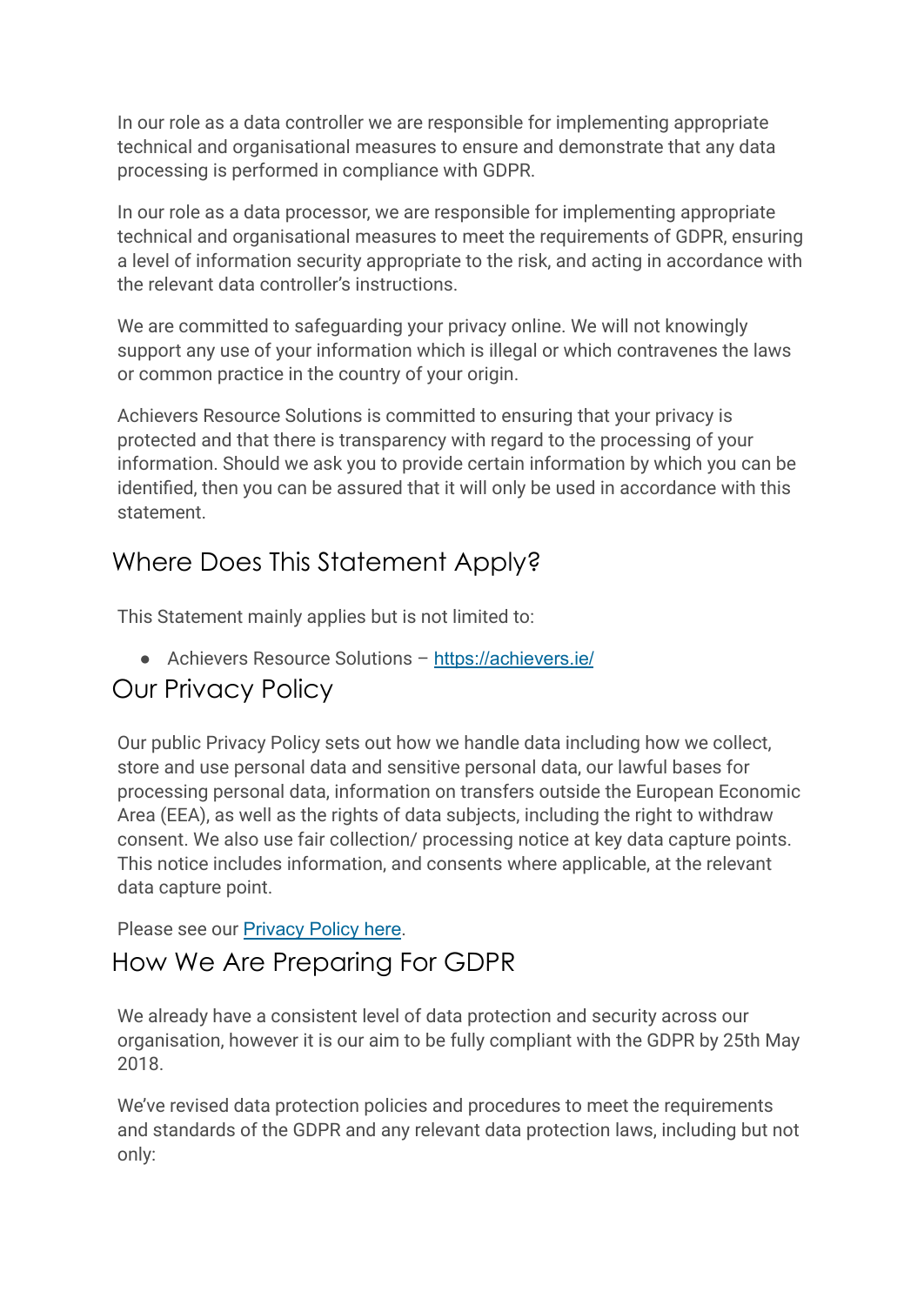- [Privacy Policy](https://achievers.ie/common/privacy-policy-common/) We have revised our Privacy Policy to comply with the GDPR, ensuring that all individuals whose personal information we process have been informed of why we need it, how it is used, what their rights are, who the information is disclosed to and what safeguarding measures are in place to protect their information
- [Terms & Conditions](https://achievers.ie/common/terms-conditions-common/) We have also revised our Terms and Conditions to comply with the GDPR
- Legal Basis for Processing We have revised all processing activities to identify the legal basis for processing and ensuring that each basis is appropriate for the activity it relates to. Where applicable, we also maintain records of our processing activities, ensuring that our GDPR obligations are met
- Obtaining Consent We have revised our consent mechanisms for obtaining personal data, ensuring that individuals understand what they are providing, why and how we use it and giving clear, defined ways to consent to us processing their information. We have developed stringent processes for recording consent, making sure that we can evidence an affirmative opt-in, along with time and date records; and an easy to see and access way to withdraw consent at any time.
- Data Protection Impact Assessments (DPIA) Where we process personal information that is considered high risk, we have developed stringent procedures for carrying out impact assessments that comply fully with the GDPR. We have implemented processes that record each assessment, allow us to rate the risk posed by the processing activity and implement mitigating measures to reduce the risk posed to the data subject(s).

#### What We Do With Information We Collect

Achievers Resource Solutions, as a recruitment consultancy services provider to individuals and companies, is committed to ensuring that your information is secure. In order to prevent unauthorised access or disclosure, we have already put in place suitable physical, electronic and managerial procedures to safeguard and secure the information we collect.

We will collect and look after your data for the purpose of delivering services and information to you that you have requested and to correspond with you about our Services. We will never pass your information to any external party outside of Achievers Resource Solutions unless required by law to do so. We will never, ever, give, sell or lease your personal information to anyone outside of our organisation.

If you have subscribed to our services, signed up for the newsletter, survey or similar, we will include you on our mailing list for our regular newsletter and occasional news of our services.

You can opt out of this communication permanently at any time.

### Data Subject Rights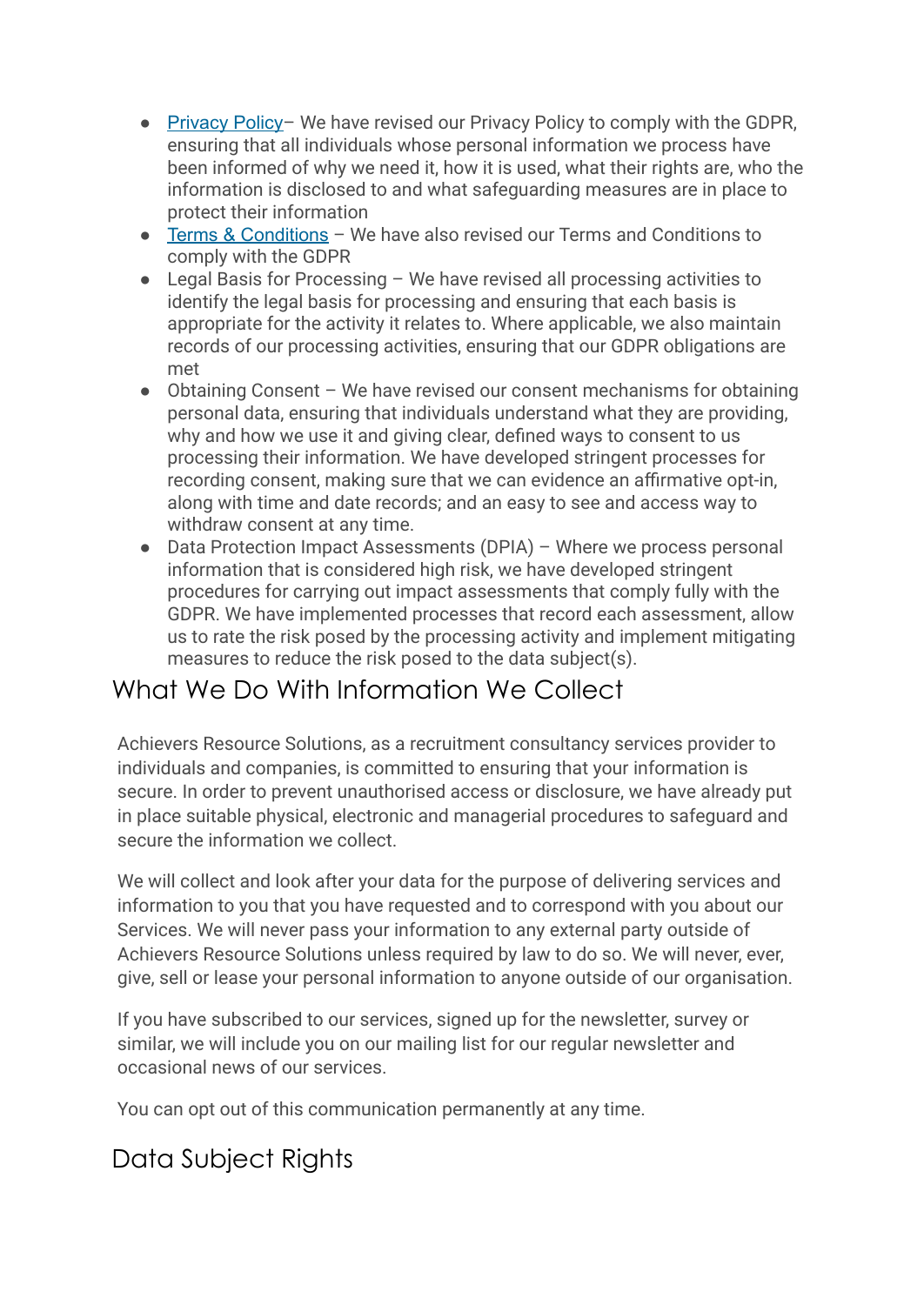Achievers Resource Solutions will always respect your rights that concern the protection of your personal data.

# A) Right to be informed

You have the right to be informed about the collection and use of your personal data.

We are obligated to provide you with the following information:

- the purposes for processing your personal data
- our retention periods for that personal data

We do not need to provide you with privacy information if you already have them or if it would involve a disproportionate effort to provide it to you.

The information we provide to you will be always concise, transparent, intelligible, easily accessible, clear and easy to understand. We will, of course, be open to feedback on our documents if you feel there is scope for clarification.

We provide individuals with privacy information at the time we collect their personal data from them.

## B) Right of Access

You have the right to access your personal data and supplementary information. This right allows you to be aware of and verify the lawfulness of the processing.

You have the right to obtain:

- confirmation that your data is being processed
- access to your personal data; and
- $\bullet$  other supplementary information this largely corresponds to the information that is provided in our [Privacy Policy](https://achievers.ie/common/privacy-policy-common/)

We are obligated to provide a copy of the information requested. We will verify the identity of the individual making the request, using "reasonable means". If the request is made electronically, we will provide the information in a commonly used electronic format.

# C) Right to Rectification

Personal data is inaccurate if it is incorrect or misleading as to any matter of fact. You have the right to have inaccurate personal data rectified, or completed if it is incomplete.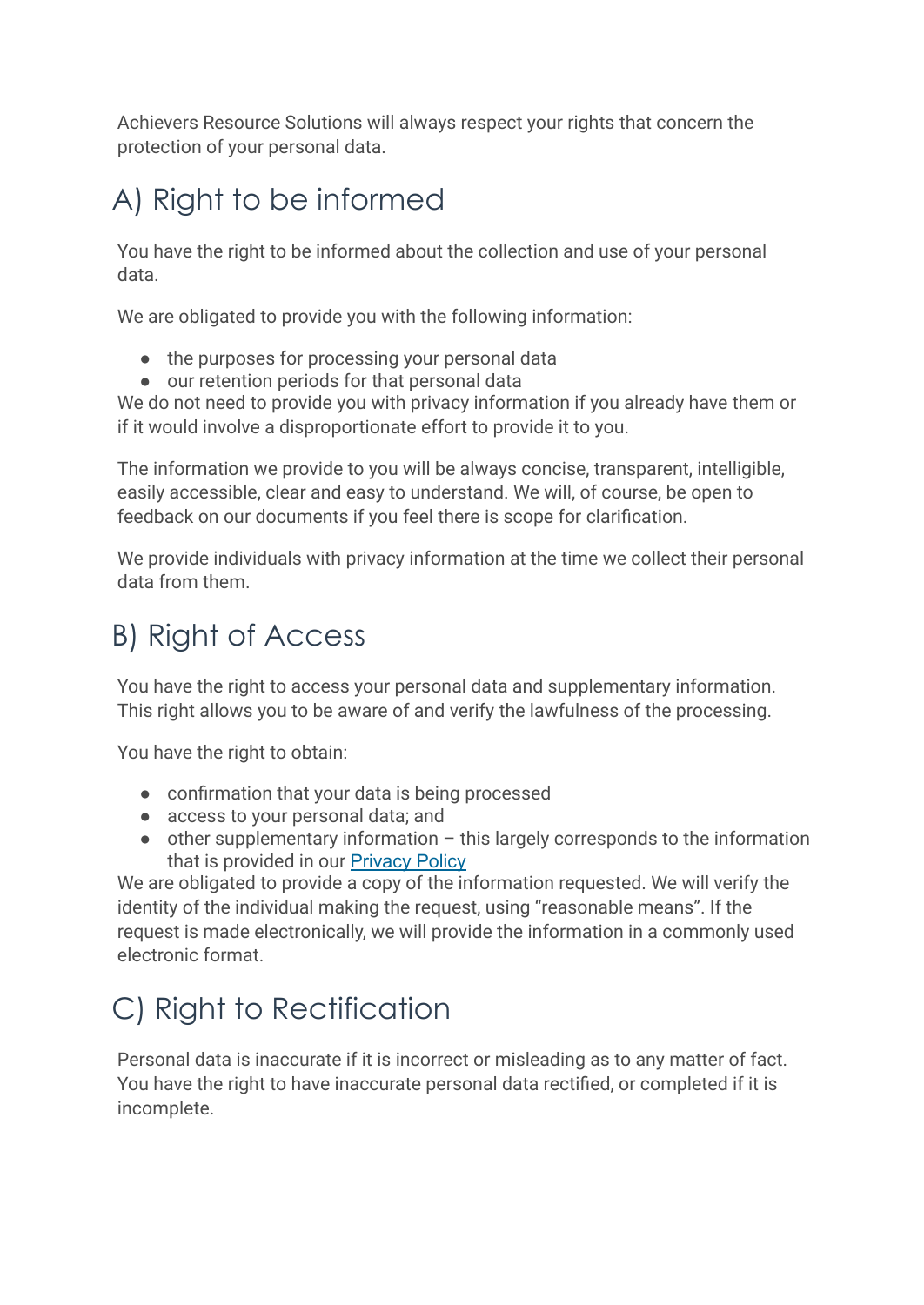When a request is made, we will verify the identity of the individual making the request, using 'reasonable means'. If the request is made electronically, we will provide the information in a commonly used electronic format.

If we receive a request for rectification, we will take reasonable steps to confirm that the data is accurate and to rectify the data if necessary. We will also take into account the arguments and evidence provided by the data subject.

# D) Right to Erasure

You have the right to have personal data erased. This is also known as the "right to be forgotten".

The right is not absolute and only applies in certain circumstances.

We already have processes in place to ensure that we respond to a request for erasure.

If you no longer want to use our services and you want your personal information to be erased, you may request it by contacting us at any time.

Please note, we may not be able to honour these requests when they conflict with legal circumstances and requirements that we are obligated to fulfil.

We will explain this to you if and when such a conflict arises.

# E) Right to Restrict Processing

You have the right to restrict the processing of your personal data in certain circumstances. This means that you can limit the way that we use your data. This is an alternative to requesting the erasure of your data (see above).

We have processes in place to ensure that we respond to a request for restriction without undue delay and within one month of receipt.

# F) Right to data portability

The right to data portability allows you to obtain and reuse your personal data for your own purposes across different services.

It allows you to move, copy or transfer personal data easily from one IT environment to another in a safe and secure way, without hindrance to usability.

The right to data portability only applies:

● to personal data you have provided to a controller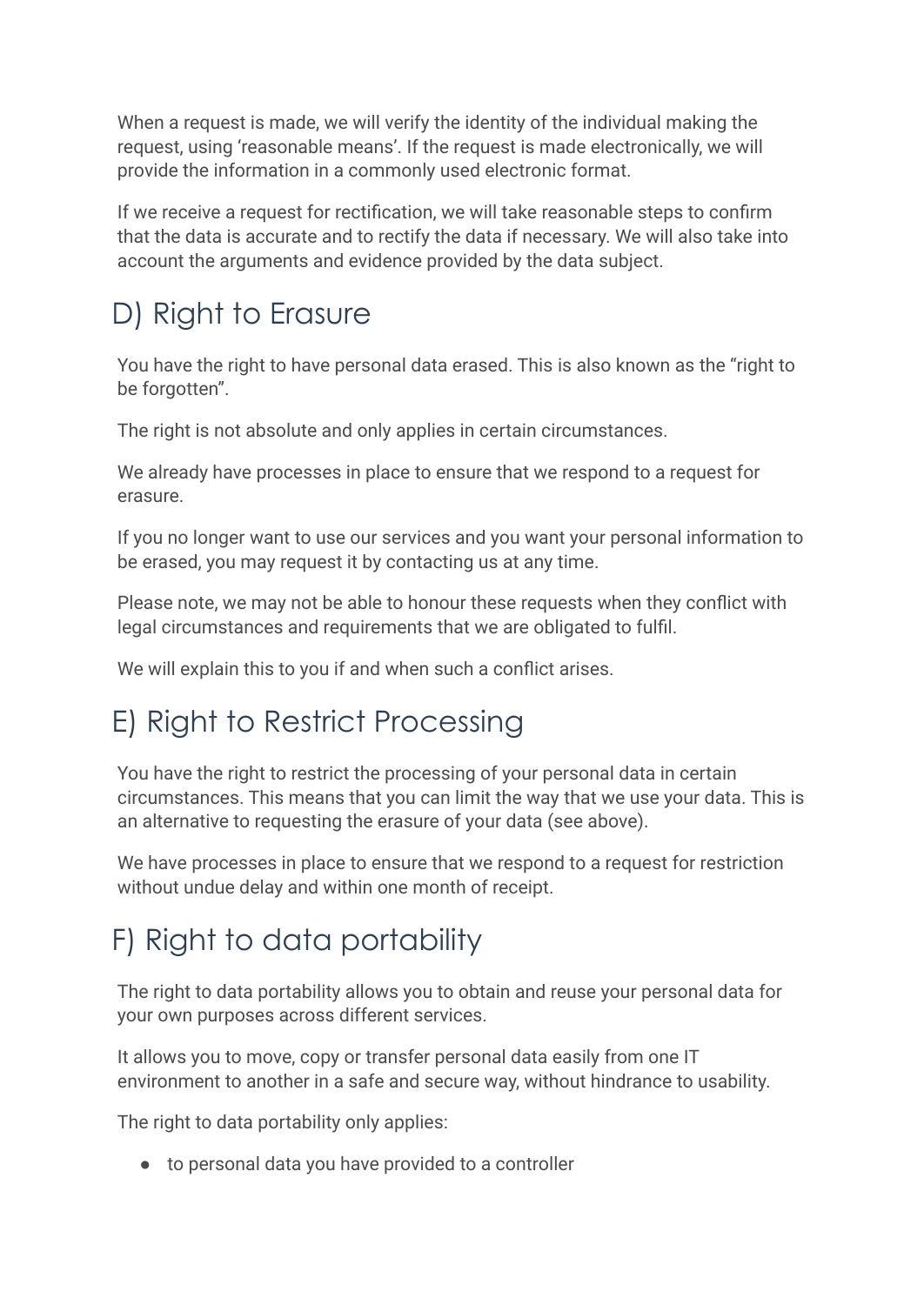- where the processing is based on your consent or for the performance of a contract
- when processing is carried out by automated means.

We are obligated to provide the personal data in a structured, commonly used and machine readable form. Open formats include CSV files. Machine readable means that the information is structured so that software can extract specific elements of the data. This enables other organisations to use the data.

The information provided is free of charge.

If you request it, we may be required to transmit the data directly to another organisation if this is technically feasible. However, we are not required to adopt or maintain processing systems that are technically compatible with other organisations.

Clarification: This pertains only to *your personally identifiable data*.

# G) Right to Object

You have the right to object to:

- processing based on legitimate interests or the performance of a task in the public interest/exercise of official authority (including profiling)
- direct marketing (including profiling)
- processing for purposes of scientific/historical research and statistics

You must have "grounds relating to your particular situation" in order to exercise your right to object to processing for research purposes.

We are obligated to halt processing personal data for direct marketing purposes as soon as we receive an objection.

# H) Rights related to automated decision making including profiling

Automated individual decision-making is a decision made by automated means without any human involvement. It does not have to involve profiling, although it often will do.

We do not currently use your personal data to make automatic decisions about you. If this changes in the future you will be notified.

## How You Can Exercise Your Rights

You are always welcome to communicate with us about the exercise of your rights concerning the protection of your personal data.